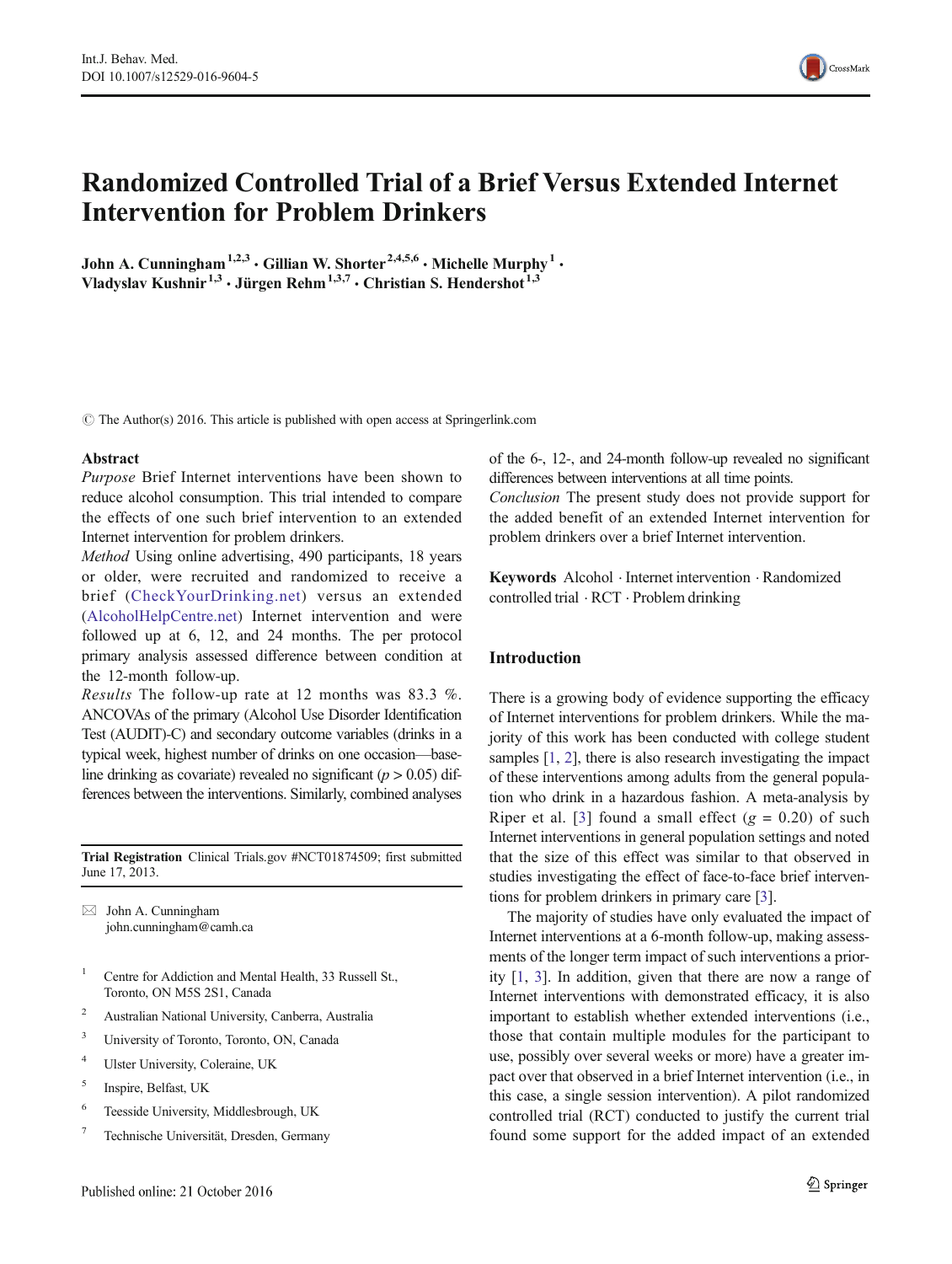intervention [\(AlcoholHelpCenter.net](http://alcoholhelpcenter.net) (AHC)) over a brief personalized feedback intervention ([CheckYourDrinking.net](http://checkyourdrinking.net) (CYD)) at a 6-month follow-up [\[4](#page-7-0)]. The current manuscript will report on the primary outcome of the full AHC versus CYD trial—to establish whether the AHC has a greater impact on drinking compared to the CYD, 12, and 24 months after receiving the intervention.

# **Methods**

Full details of the trial protocol are published elsewhere [\[5](#page-7-0)]. Briefly, potential participants were recruited by using print and online advertisements. Those interested accessed a link, read a brief description of the trial, and filled in a screening questionnaire and online consent form. Those found eligible and providing consent were postal mailed a thank you letter along with instructions and a password to access the online study intervention portal. Eligibility criterion consisted of being from Canada, 18 years or older, and having an Alcohol Use Disorder Identification Test (AUDIT) score of 8 or more, indicating current hazardous alcohol consumption [[6](#page-7-0)]. Participants who used their individually assigned password to access the study intervention portal were randomized to intervention condition. Access of the study portal was counted as the final recruitment stage of the study. Those who did not access the website were not followed up. Postal mailing of the password was employed in order to promote follow-up rates on the assumption that an offline step in recruitment might select participants more invested in taking part in the trial as compared to an entirely online procedure.

Follow-ups were conducted at 6, 12, and 24 months (timed based on the participant's first access of the study intervention portal). Follow-ups were sent by postal mail with those not returning the paper questionnaire within 1 month being sent a link to an online questionnaire via email. Participants were paid Can\$20 for the completion of each of the follow-up questionnaires. In addition, in order to reduce loss of potential participants prior to accessing the study intervention portal, those who used their password on the portal were sent a \$10 reimbursement. Results from the 12-month follow-up were designated as the primary outcome in the trial protocol and, as such, are analyzed separately from other trial data. See Fig. [1](#page-2-0) for a consort chart of the trial (Fig. [2\)](#page-3-0).

### Brief Versus Extended Internet Interventions

Participants were randomly assigned to a brief or extended Internet intervention for hazardous alcohol use. The brief intervention was CYD, a personalized feedback intervention designed to provide feedback on quantity and frequency of

drinking and severity of hazardous drinking, that has shown efficacy in reducing alcohol consumption, at least up to a 6 month follow-up, in five RCTs [\[7](#page-7-0)–[11](#page-7-0)]. Following the completion of an 18-item screener, the core content of the CYD intervention is personalized normative feedback (providing users with information on how their drinking compares with others in the general population of the same age, sex, and country of origin (for Canada, the USA, and the UK)), summaries of the participants' drinking, and a report on the severity of current alcohol consumption. The report also includes other useful information on the health effects of alcohol, sensible dinking guidelines, and recommendations for reducing risk of alcoholrelated harms.

The extended Internet intervention was the AHC, a multisession website that contains cognitive behavioral tools modified from treatment and self-help manuals and a moderated support group [\[4\]](#page-7-0). The AHC is primarily divided into three sections: (a) getting started (10 exercises focused on initiating change—this section includes a copy of the CYD); (b) dealing with difficulties (6 exercises pertaining to key issues that often occur when working on change, such as dealing with drinking urges and managing relationships); and (c) maintenance (4 exercises designed to help participants maintain their change). In addition, a series of interactive tools are available to help with the change process, such as a drinking diary, where the participant is encouraged to track his or her drinking, a blood alcohol calculator, and e-mail and text messaging educational systems that provide participants with encouragement and tips to deal with drinking concerns. Additional support is also accessible through a support group that is moderated by health educators.

## Outcome Variables

The primary outcome measure for the trial was the AUDIT-C, which comprises the three consumption measures from the AUDIT (frequency, drinks per drinking day, frequency of 5+ drinking days—each asked about the past 6 months) [\[12](#page-7-0), [13\]](#page-7-0). The AUDIT-C was chosen because it was the primary outcome variable employed in the pilot trial, and because it is a composite measure of drinking variables that are indicative of hazardous alcohol consumption. Secondary outcome measures were number of drinks in a typical week in the past 6 months [\[14\]](#page-7-0) and highest number of drinks on one occasion in the past 6 months.

#### Statistical Analyses

#### Primary Outcome Analysis—12 Months

The per protocol primary outcome analyses were three analysis of covariance (ANCOVA) models. The first was on the primary outcome AUDIT-C at 12 months with experimental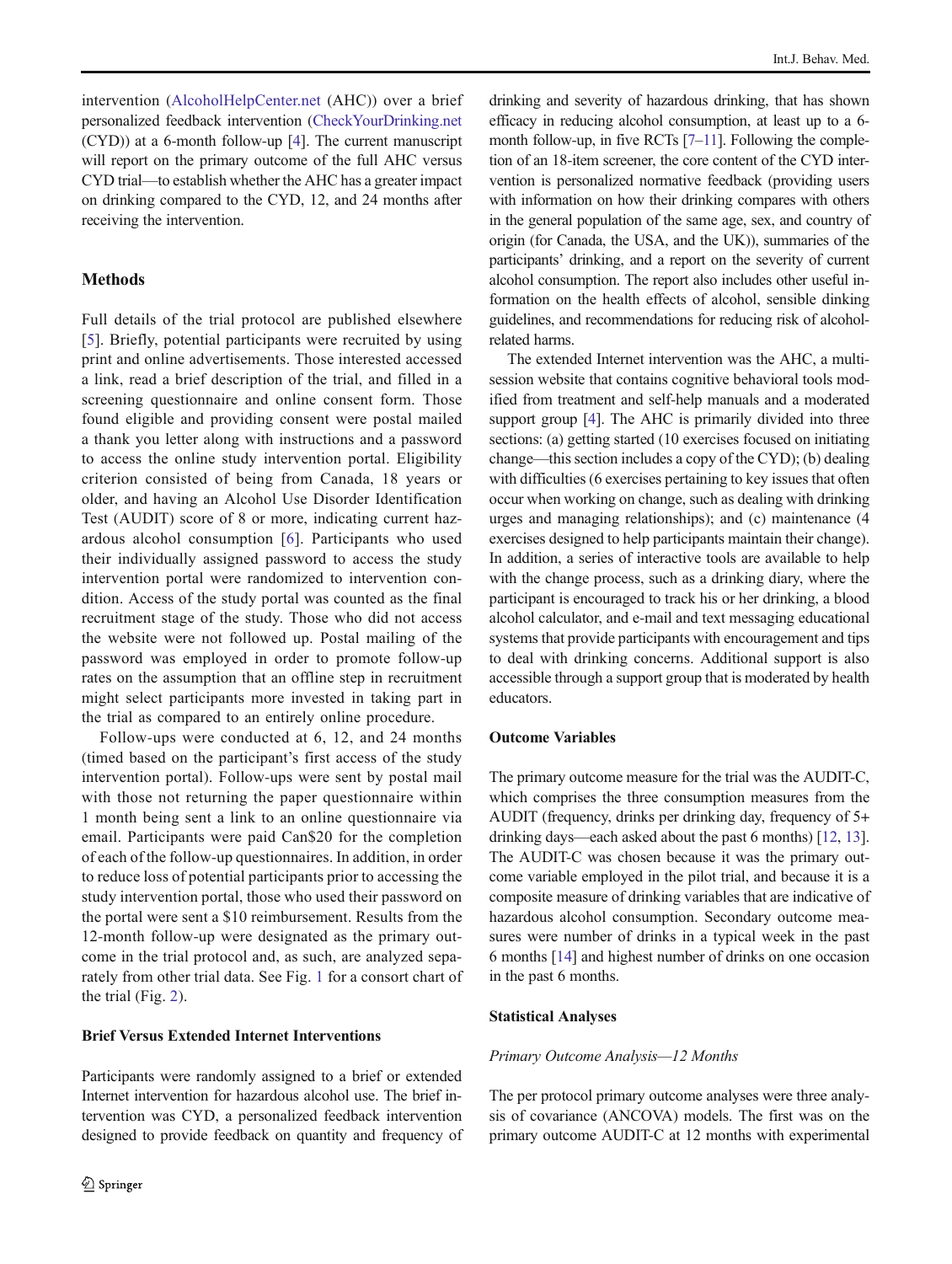<span id="page-2-0"></span>Fig. 1 Trial CONSORT flowchart



condition (CYD or AHC) as between subject variable and baseline value of the outcome variable as the covariate. A similar approach was taken to assess the secondary outcomes—largest number of drinks on an occasion and number of standard drinks consumed in the past week. Analyses were run and presented with missing data excluded and missing data imputed by using maximum likelihood multiple imputation (25 iterations) in SPSS version 22. A list of variables and syntax for the MI procedure can be obtained by contacting the corresponding author. Missing data was characterized as missing at random (MAR, where the missing data may depend on observed data) or missing completely at random (MCAR, where missing data can be considered as random throughout the cases) [\[15,](#page-7-0) [16\]](#page-7-0). Due to non-normality in the secondary outcomes, the data were log transformed (value +1) prior to imputation with the presented estimated marginal means back transformed. The statistician conducting the analysis (GWS) was blind to treatment allocation.

Secondary Analyses on Primary and Secondary Outcomes at 0, 6, 12, and 24 Months

As per protocol, the secondary analysis featured AUDIT-C, the number of drinks in a typical week, and the greatest number of drinks on an occasion assessed through a group (AHC, CYD) by time (0, 6, 12, 24 months) interactions in a repeated measures MANOVA design. Missing data was considered MAR or MCAR and treated as above. However, as the data for the secondary outcomes was non-normal, the number of drinks in a typical week and the greatest number of drinks on occasion at all time points were log +1 transformed and back transformed to illustrate geometric means for each of the variables.

### Power Analysis

An a priori power analysis was conducted to determine the sample size needed to detect a one-point difference in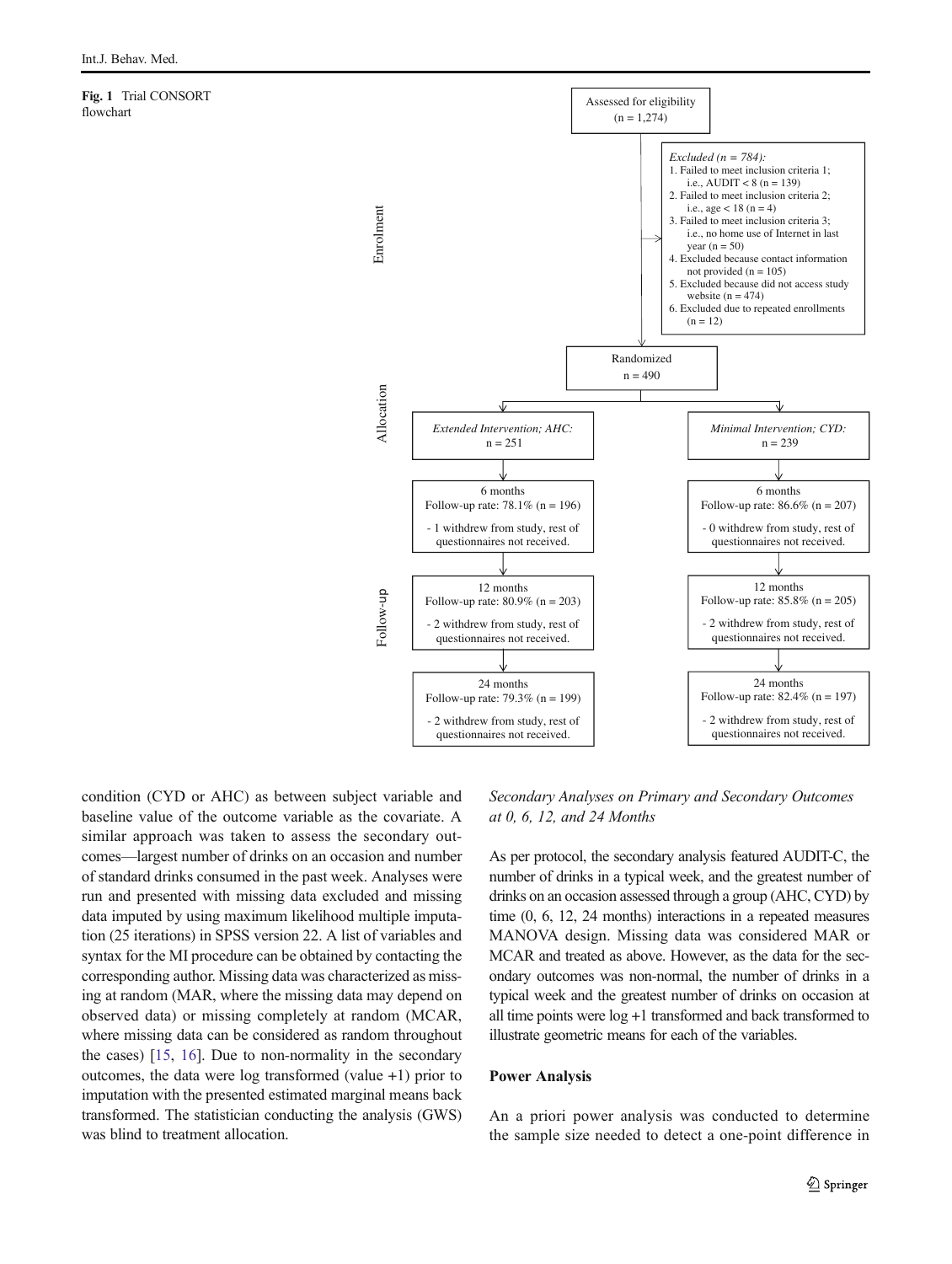<span id="page-3-0"></span>Fig. 2 Graphs of means for the three alcohol use variables (imputed data). a Mean AUDIT-C score across all time points. b Geometric mean of the standard number of drinks consumed in a week across all time points. c Geometric mean of the largest number of drinks consumed on occasion across all time points





Geometric mean of the standard number of drinks consumed in a week across all time points



Geometric mean of the largest number of drinks consumed on occasion across all time points

AUDIT-C scores (standard deviation of 3) between groups as this was the difference observed in the pilot trial (alpha =  $0.05$ ; power = 0.8). The analysis revealed that 143 participants per condition were required for the trial. A 20 % loss to follow-up was anticipated at the 12 month follow-up and a 40 % loss at 24 months; thus, the sample size to be recruited was 480 (based on anticipated 40 % loss to follow-up).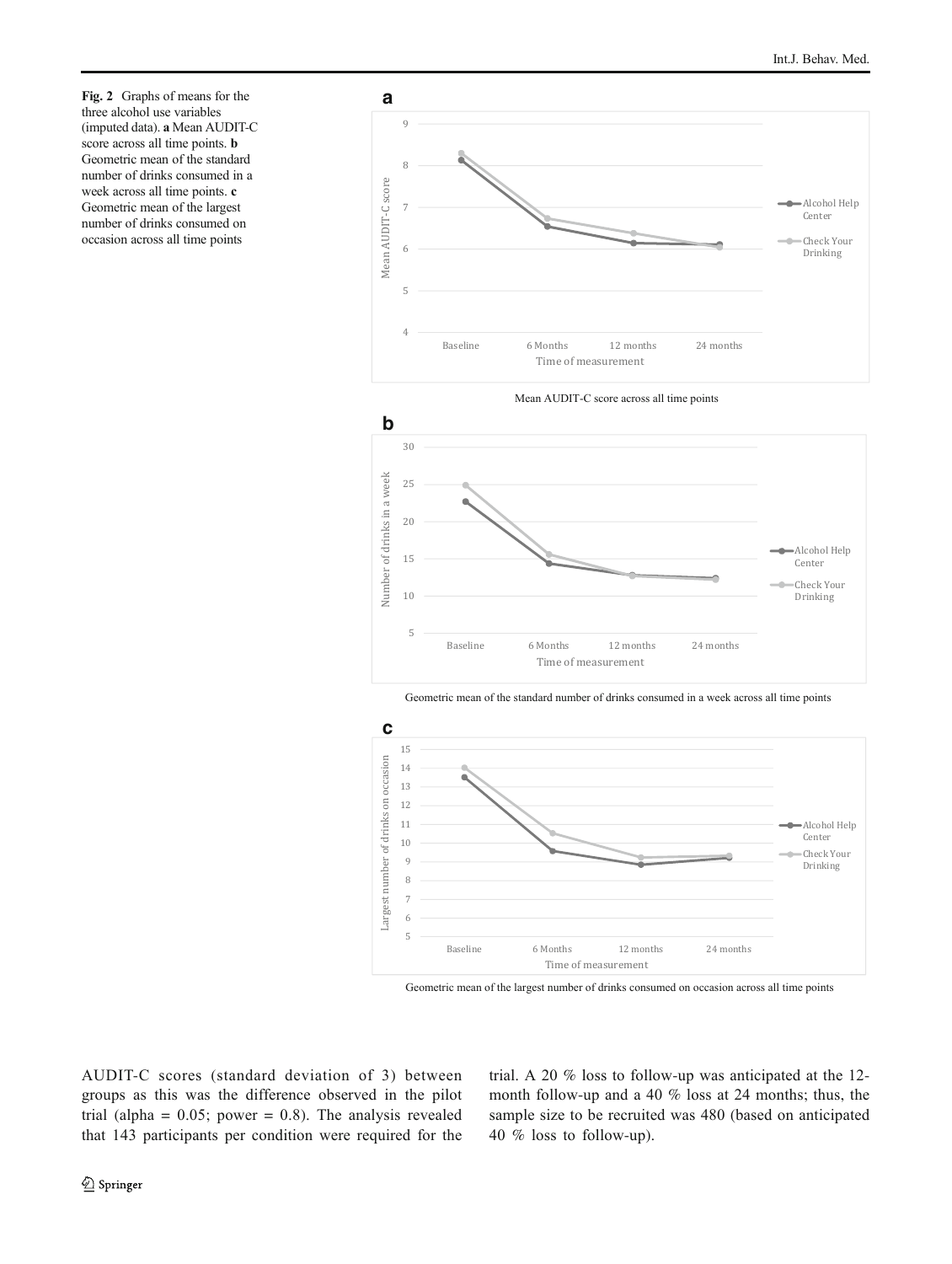## **Results**

A total of 490 participants were randomized to condition. The 12-month follow-up rate was 83.3 % with no significant difference between CYD and AHC conditions  $(p > 0.05)$ . Follow-up rates at 6 and 24 months were 82.2 and 80.8 %, respectively. While there was no significant  $(p > 0.05)$  difference in followup rates between condition at 24 months, at 6 months, participants in the brief intervention condition were more likely to provide a follow-up compared to participants in the extended intervention condition (86.6 versus 78.1 %, respectively; Fisher's exact test,  $p = 0.018$ ). Bivariate comparisons between conditions at baseline also revealed no significant differences in drinking or demographic characteristics  $(p > 0.05$ —summarized on Table 1). The mean (SD) AUDIT score was 19.5 (7.8), indicating that a substantial proportion of participants may meet criterion for likely alcohol dependence (suggested by a score of 20 or more on the AUDIT).

## Outcome Analyses

#### Primary Outcome Analyses—12 months

Estimated marginal means for the 12-month follow-up are presented in Table [2.](#page-5-0) An ANCOVA was conducted for the primary outcome of AUDIT-C score at 12 months controlling for baseline AUDIT-C. There was no significant effect of condition in either imputed data (mean value [range]  $F(1, 487) = 0.38$  [0.01–1.61];  $p = 0.64$  [0.21–0.93]; partial  $\eta^2 = 0.000$  [0.000–0.003]) or original data ( $F(1, 403) = 0.461$ ;  $p = 0.497$ ; partial  $\eta^2 = 0.001$ ). For secondary outcomes, two separate ANCOVAs were performed on the largest number of drinks on one occasion and on the number of drinks in a week at 12 months while controlling for their corresponding baseline value. There was no difference between conditions for either largest drinks on occasion at 12 months (imputed data mean value [range]  $F(1, 487) = 1.11$ 

Table 1 Demographic and baseline drinking variables at baseline

# Secondary Analyses on Primary and Secondary Outcomes at 0, 6, 12, and 24 Months

A repeated measures MANOVA model was conducted to test the intervention effect on the three drinking behavior variables (AUDIT-C, highest number of drinks on occasion, and weekly drinking). The results demonstrated no difference between the two intervention groups (AHC and CYD) on drinking behavior over time (original data  $F(9, 2664) = 1.26$ ;  $p = 0.26$ ; partial  $\eta^2$  = 0.004; imputed data mean value [range]  $F(9, 1)$ 4392) = 1.21 [0.69-2.01];  $p = 0.37$  [0.03-0.75]; partial  $\eta^2$  = 0.002 [0.001–0.004]. Univariate tests also revealed that there was no intervention effect on AUDIT-C score (original data  $F(2.75, 812.39) = 0.93$ ;  $p = 0.42$ ; partial  $\eta^2 = 0.003$ ; imputed data mean value [range]  $F(2.95, 1437.34) = 0.90$  $[0.12-2.47]$ ;  $p = 0.52$   $[0.06-0.95]$ ; partial  $\eta^2 = 0.002$   $[0.000-0.95]$ 0.005]), on the highest number of drinks on occasion (original data  $F(2.79, 813.60) = 1.60$ ;  $p = 0.19$ ; partial  $\eta^2 = 0.005$ ; imputed data mean value [range]  $F(2.88, 1405.15) = 1.07$ [0.16–2.98];  $p = 0.42$  [0.03–0.92]; partial  $\eta^2 = 0.002$  [0.000– 0.006]), and on the number of drinks consumed in a given week (original data  $F(2.76, 816.87) = 2.20$ ;  $p = 0.09$ ; partial  $\eta^2$  = 0.007; imputed data mean value [range] F(2.92, 1424.91) = 1.21 [0.39-2.89];  $p = 0.33$  [0.04-0.53]; partial  $\eta^2 = 0.003[0.001-0.006]$ . Note that, due to Box's and Mauchley's test violations, the above  $F$  ratios are the more conservative Pillai's trace and Huynh-Feldt corrected values [[17](#page-7-0)].

|                                                                 | Extended intervention<br>$(n = 251)$ | Brief intervention<br>$(n = 239)$ | $\boldsymbol{p}$ |
|-----------------------------------------------------------------|--------------------------------------|-----------------------------------|------------------|
| Mean (SD) age                                                   | 37.6 (13.9)                          | 37.5(13.6)                        | 0.94             |
| $%$ Male                                                        | 50.6                                 | 50.2                              | 0.50             |
| % Married/common law                                            | 39.8                                 | 39.7                              | 0.53             |
| % Some post-secondary education                                 | 56.6                                 | 59.8                              | 0.26             |
| % Full-time/part-time employed                                  | 58.0                                 | 58.2                              | 0.52             |
| % Family income Can\$<30,000                                    | 42.2                                 | 40.3                              | 0.37             |
| Mean (SD) AUDIT score                                           | 19.4(7.7)                            | 19.6(8.0)                         | 0.41             |
| Mean (SD) AUDIT-C score                                         | 8.1(2.0)                             | 8.3(2.2)                          | 0.12             |
| Mean (SD) largest number of drinks on one occasion <sup>a</sup> | 13.5(1.6)                            | 14.0(1.6)                         | 0.38             |
| Mean (SD) drinks in a typical week <sup>a</sup>                 | 22.7(2.0)                            | 24.9(2.0)                         | 0.15             |

 $a$ Bivariate comparison conducted on log transformed (value  $+1$ ) with means and standard deviations back transformed (geometric means)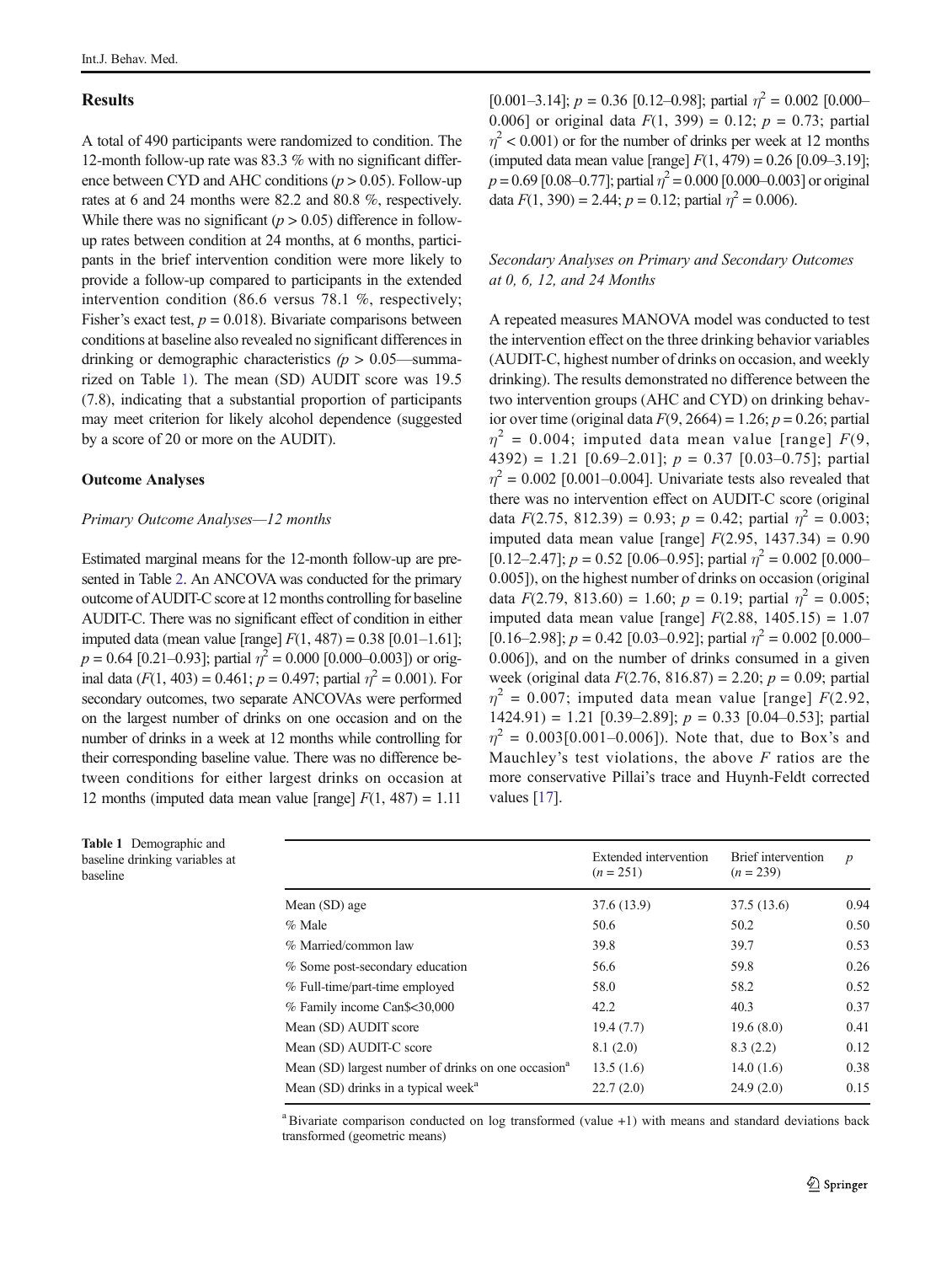<span id="page-5-0"></span>Table 2 Estimated marginal means (SE) for the outcome measures at 12-month follow-up in both imputed and original data for the Alcohol Help Center and Check Your Drinking conditions

|                                                                                      |                  | Original data |          |                 |     | Imputed data |                             |       |
|--------------------------------------------------------------------------------------|------------------|---------------|----------|-----------------|-----|--------------|-----------------------------|-------|
|                                                                                      | $\boldsymbol{N}$ | Mean          | interval | 95 % confidence |     | Mean         | 95 % confidence<br>interval |       |
| Primary outcome AUDIT-C at 12 months                                                 |                  |               |          |                 |     |              |                             |       |
| Alcohol Help Center                                                                  | 202              | 6.23          | 5.90     | 6.56            | 251 | 6.24         | 5.91                        | 6.58  |
| Check Your Drinking                                                                  | 204              | 6.39          | 6.06     | 6.71            | 239 | 6.35         | 6.01                        | 6.68  |
| Secondary outcome largest number of drinks on one occasion at 12 months <sup>a</sup> |                  |               |          |                 |     |              |                             |       |
| Alcohol Help Center                                                                  | 200              | 8.95          | 8.32     | 9.64            | 251 | 9.06         | 8.38                        | 9.77  |
| Check Your Drinking                                                                  | 202              | 9.12          | 8.47     | 9.82            | 239 | 9.18         | 8.51                        | 9.93  |
| Secondary outcome number of drinks in a typical week at 12 months <sup>b</sup>       |                  |               |          |                 |     |              |                             |       |
| Alcohol Help Center                                                                  | 202              | 13.71         | 12.27    | 15.31           | 251 | 13.21        | 11.83                       | 14.72 |
| Check Your Drinking                                                                  | 204              | 12.11         | 10.84    | 13.52           | 239 | 12.30        | 10.96                       | 13.77 |

a,b Geometric means due to transformation

Use of the Internet Interventions Within the first 6 months after baseline, the number of times participants logged into their respective Internet interventions ranged from 1 to 4 times in the CYD condition and 1 to 47 times in the AHC condition. Number of times accessed was categorized to account for the skewed distribution (CYD number of times accessed  $1 = 89.1\%$ ,  $2 = 9.6\%$ ,  $3 = 0.8\%$ , 4 or more = 0.4 %; AHC number of times accessed  $1 = 43 \%$ ,  $2 = 34.7 \%$ ,  $3 = 8.8 \%$ , 4 or more  $= 13.5$  %), with participants in the AHC condition accessing the website significantly more often than those in the CYD condition ( $\chi$ 2 = 119.14, 3 df,  $p < 0.001$ ).

## Discussion

There was no evidence that the extended Internet intervention had a greater impact on drinking as compared to the brief intervention. This contrasts with the results of the pilot study used to justify this research where there was a marginally significant advantage of the extended over the brief intervention, albeit at 6 months [\[4\]](#page-7-0). Further, while it is true that five previous trials have shown an impact of the CYD brief online intervention  $[7-11]$  $[7-11]$  $[7-11]$  $[7-11]$  $[7-11]$ , the current trial did not have a no intervention control condition, making it unwarranted to make the claim that both interventions showed an impact based on these findings.

The lack of any observable difference between brief and extended interventions merits a closer look at the potential limitations of the current study—particularly as the results contrast with those of the pilot trial. The original grant submission included a no intervention control group but this was judged as unnecessary by the review board given the existing evidence base for the CYD intervention. The resulting study's inability to make conclusions regarding the efficacy of either intervention underlines the risk of the decision to remove a no intervention control group—particularly in a relatively new field, such as Internet intervention research—where it may be inappropriate to be confident in the efficacy of most existing interventions. Other trials addressing similar topics have recognized this and incorporated a no intervention control group in their design [\[18\]](#page-7-0). The contrast in the findings between the pilot study and the current one underlines this same statement but also leads to speculations as to what, besides the length of the follow-up and the probability of outcomes associated with a  $p < 0.05$  analysis approach, might have led to differences in outcomes. Of particular importance may be that both studies employed convenience samples. The pilot study sample was recruited by paper newspaper advertisements and the current study primarily through online advertisements at different websites. While both samples reported relatively severe levels of alcohol use, other observed demographic characteristics (as well, no doubt, as other unmeasured factors) differed between the samples. It is also possible that the nature of recruitment in the current (and pilot) trials resulted in a sample who were already motivated to change, making the nature and length of the intervention less important to the outcome of the participants. In addition, the handling of missing data was more sophisticated in the current study leading to more confidence in the results. However, one limitation of the current analysis is that, from simulation studies on the non-normal, count variable of weekly drinking, it is noted that the use of SPSS MI may result in lower imputed means than the true value for the population [[19\]](#page-7-0); however, there were similar levels of missing data in each arm at 12 month follow-up. Finally, the severity of the alcohol consumption by participants in the current study may also be a limitation, as people with alcohol dependence could benefit from more formalized help to reduce their consumption. However, in counter-argument to this, the reality of Internet intervention use is that severity of problems does not generally act as an exclusion criterion for public access websites. Thus, it makes sense to evaluate the efficacy of the interventions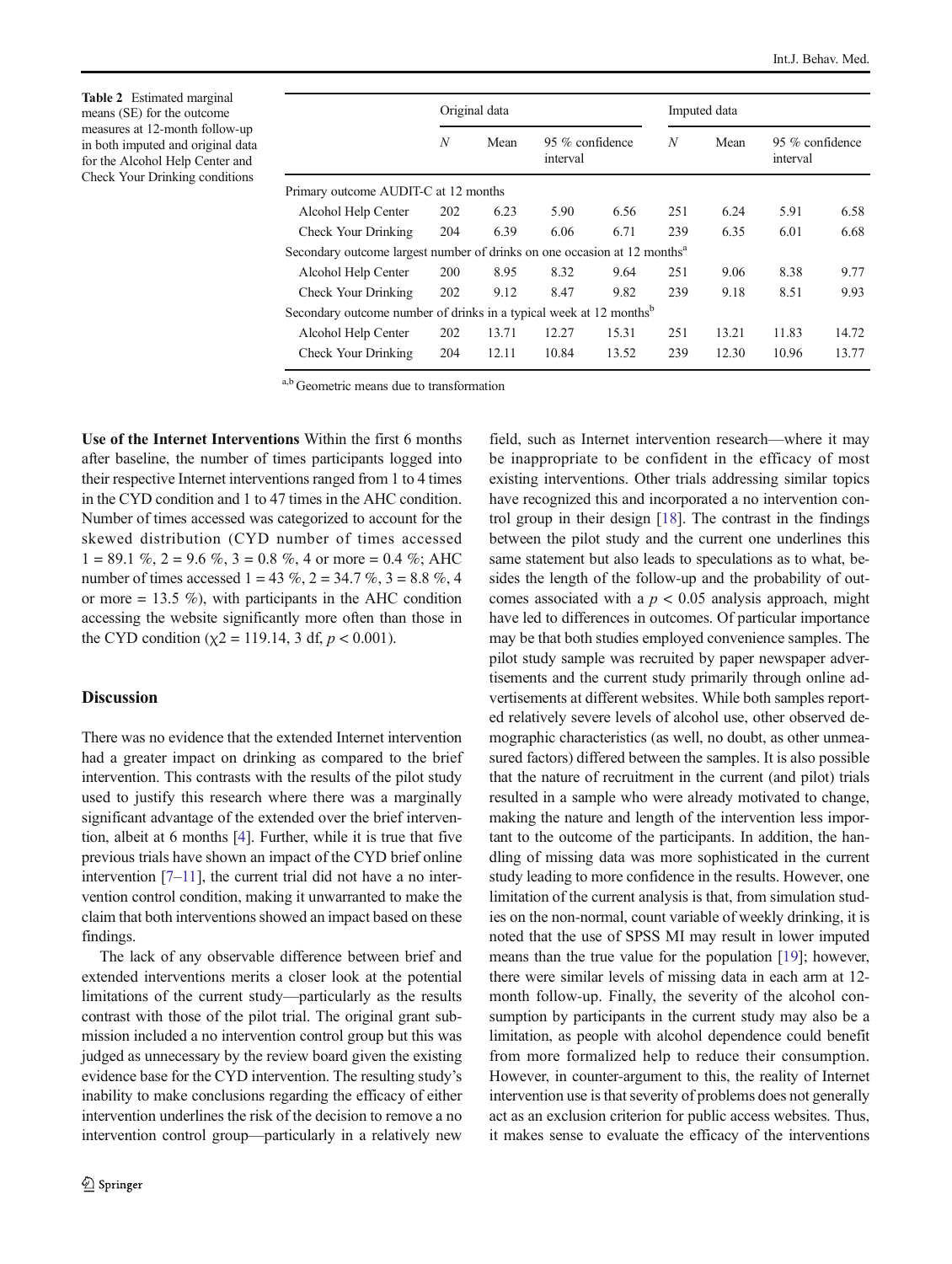<span id="page-6-0"></span>without restricting the sample based on severity of alcohol use.

There was a significant difference in the amount participants used the respective interventions. The large majority of participants in the CYD condition accessed it once, while participants in the AHC condition were more likely to have returned two or three times (and the minority many more). For participants in the CYD condition, this limited amount of use is understandable, given that the CYD is largely intended as a single access intervention. However, while there was more use of the AHC than the CYD, this is still a very limited utilization of what is a fairly extensive set of cognitive behavioral and relapse prevention tools. Perhaps this lack of use of the AHC suggests that brief Internet interventions are a better match for an online format. Or, the findings could emphasize the need to find ways to promote engagement (such as using reminder emails) and ease of access of online interventions (e.g., online intervention architecture designed to guide the participant), particularly as limited use of any online intervention seems to be the rule rather than the exception [\[20](#page-7-0)].

It is important to recognize that this one study does not provide sufficient evidence that the potential efficacy of extended online interventions for problem drinking does not differ from that of brief interventions. There are certainly trials that demonstrate the impact of such extended interventions over a no intervention control [\[2,](#page-7-0) [3](#page-7-0)] but insufficient research exploring brief versus extended Internet interventions. However, it might be possible to consider this trial within the context of other research where the comparator to the extended Internet intervention is a static information control group. The Down Your Drink trial is one example of such a design and, further, one where there were no significant differences observed between conditions [[21\]](#page-7-0). Thus, if the static online control could be regarded as a sort of brief intervention, then there is a larger body of research calling into question whether extended online interventions have any additional impact over brief interventions on participant drinking. A more detailed examination may also be merited of the control groups employed in the extant Internet intervention literature for hazardous alcohol consumption as the nature of the comparator—a brief interactive intervention (such as the CYD employed in the current trial), a static comparison website (such as that used in the Down Your Drink trial), or other types of information only controls summarized in the Riper et al. review [[3](#page-7-0)]—may lead to differences in the statistical significance of any observed difference between groups.

A troubling aspect of concluding that extended online interventions for problem drinking have no increased influence on drinking relative to brief interventions is that some participants do engage with the intervention extensively, and over a long time. Further, some of these participants state that they benefit from this extended use (although there is no unambiguous outcome evidence employing RCTs varying allowable

length of use to support this claim). If an extended intervention is already constructed, or not significantly more expensive to construct and maintain than a brief intervention, is it not worth having the intervention available for the participants who, although few in number, might benefit from extended use? In addition, if there was a way to identify who these extended users might be prior to the participants taking part in the trial, is there worth in conducting an RCT to compare the benefits of a brief versus extended intervention among this subgroup? If both types of interventions are available, are there means to allow participants to choose whether they want the short or long version (and options for continuing on to the longer version if the participant decides they want more)? There may also be worth in considering the benefits of "front" loading" essential components of extended interventions so that they will be utilized by the largest number of problem drinkers as possible, whether they continue on to the rest of the intervention or not. This same argument has been made with regard to face-to-face treatment, where the majority of participants showing up for treatment do not return for the full treatment program after the first few sessions [\[22](#page-7-0), [23\]](#page-7-0). The additional advantage of providing essential components of an intervention up front, rather than the expectation that they will be found when people access all sessions, is that providing useful content early on may, in fact, motivate participants to continue on with the treatment, or online intervention, because they are finding it worthwhile [\[22\]](#page-7-0).

#### Compliance with Ethical Standards

Funding The study was funded by the Canadian Institutes of Health Research, grant no. 285651.

Ethical Approval All procedures performed in studies involving human participants were in accordance with the ethical standards of the institutional and/or national research committee and with the 1964 Helsinki Declaration and its later amendments or comparable ethical standards.

Informed Consent Informed consent was obtained from all individual participants included in the study.

Open Access This article is distributed under the terms of the Creative Commons Attribution 4.0 International License (http:// creativecommons.org/licenses/by/4.0/), which permits unrestricted use, distribution, and reproduction in any medium, provided you give appropriate credit to the original author(s) and the source, provide a link to the Creative Commons license, and indicate if changes were made.

# References

1. Dedert EA, McDuffie JR, Stein R, et al. Electronic interventions for alcohol misuse and alcohol use disorders a systematic review. Ann Intern Med. 2015;163(3):205. doi:[10.7326/M15-0285](http://dx.doi.org/10.7326/M15-0285).